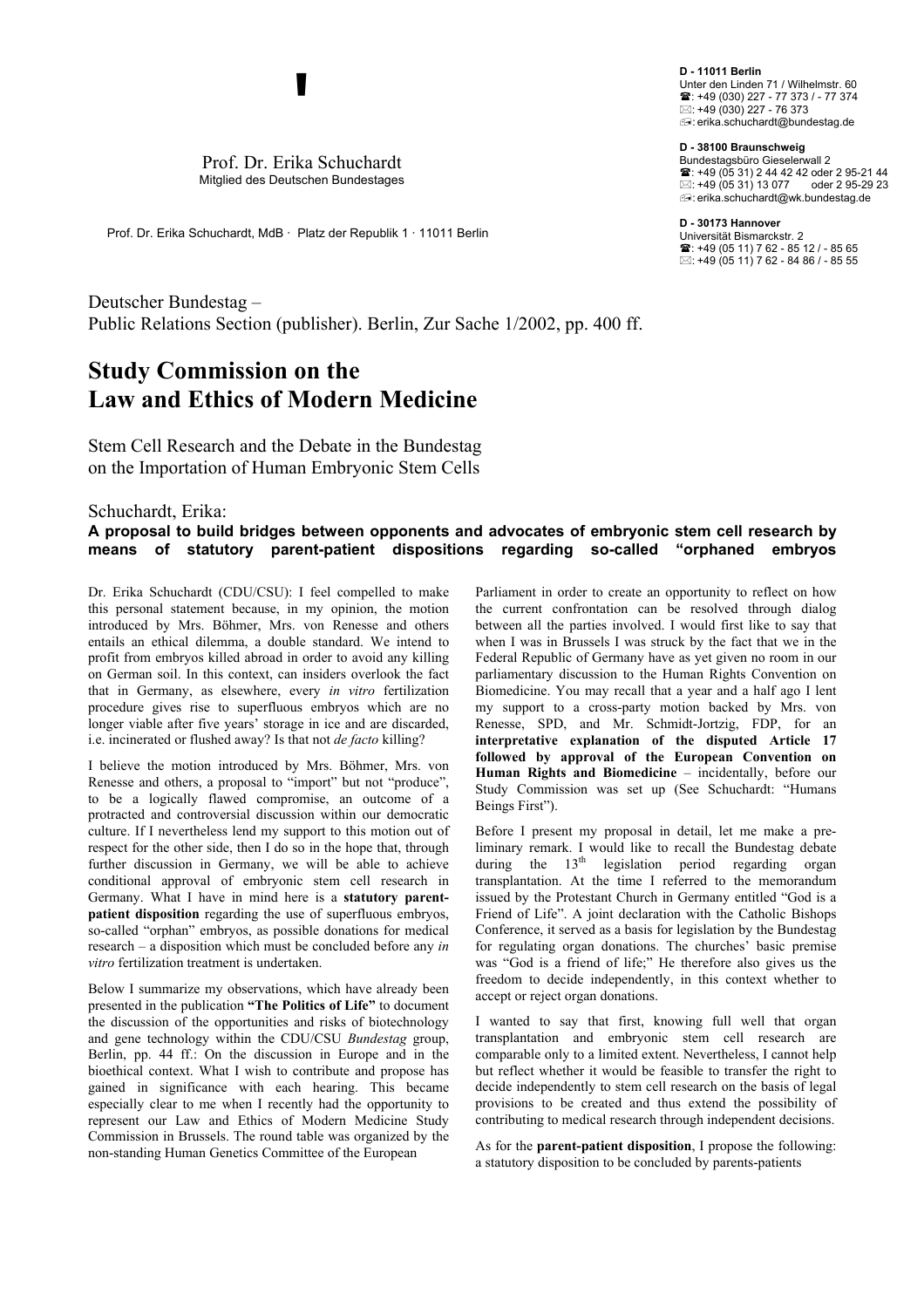regarding so-called "orphaned" embryos. As you are all aware, the international medical discovery of *in vitro* fertilization is a dream come true for the approximately 20% or 1.2 to 1.6 million couples in Germany who are involuntarily childless. Initially banned in Germany, it was practiced all the more vigorously abroad, strictly prohibited by the Catholic Church and accepted grudgingly by the Protestant Church. Meanwhile the original "wish" for a child has been transformed almost tacitly into a demanding "right" to a child – more or less implicitly meaning a "healthy" child.

This situation with all its ethical implications is barely perceived by the public and has not been discussed at all. It has essentially remained a taboo subject. Nevertheless, the average number of *in vitro* fertilizations in the Federal Republic of Germany has increased to 70,000 a year and an *in vitro* fertilization register has been set up, while the success rate of *in vitro* fertilization has stagnated at around 25%, the painful procedure has been quietly endured by women and no mention has been made of the resulting superfluous, so-called "orphaned", embryos. We can now make up for this omission in our debate. My concern is that we must not merely create some kind of practical statutory regulation; instead, we need to focus on the responsibility of those concerned in the sense of subsidiarity – of course also within the framework of an appropriate legal basis.

**Concrete steps**: Once parents have been advised of the possibility of superfluous embryos, they must undergo a process of realization so that they are able to come to terms with their responsibility for these so-called "orphaned" embryos by making a decision about the destiny of any embryos that cannot be implanted for sound reasons. They do this by concluding a disposition before *in vitro* fertilization is performed. Should the "orphaned" embryos be "left to their fate" of be disposed of by incineration or flushing? Should they be frozen for later use? Or, in line with the memorandum of the Protestant Church of Germa – "God is a friend of life" – is there a possibility to donate them, bestow them, in order to permit embryonic stem cell research in the hope of finding treatments for diseases that are still incurable today?

**To summarize**: I believe that my proposal will, firstly, help to make up for the absence of discussion of the medical, legal and ethical dimensions of *in vitro* fertilization. Secondly, it would make the parents' own responsibility a decisive standard and place parents in the focus of consideration. Thirdly, it would provide a firm legal basis for the solution of a conditional approval of embryonic donations and thus, fourthly, build bridges between two positions – for or against embryonic stem cell research.

As I mentioned earlier, one way to achieve this would be to make a parent-patient disposition legally mandatory – a patient being, by definition, anyone who makes use of a healthcare institution – regarding so-called "orphaned" embryos. This disposition would have to be made in writing by the woman or couple before any planned *in vitro* fertilization is carried out. To my mind, this justifies the analogy to the "extended approval" of organ donation in the Transplantation Act (TPG). An approach with such an aim is probably more compatible with ethical principles than consultation pursuant to Article 218\*.

—————————–

## **Appendix \* The current legal situation**

According to Article 2 (1) of the Embryo Protection Act (ESchG), research on and with human embryos is a punishable offense. The result is that research on and with embryonic stem cells removed from an embryo is also a punishable act. Moreover, the removal of a totipotent cell, i.e. one able to give rise to the complete individual, from an embryo meets the criteria of cloning (Article 6 (1) ESchG), which is also a punishable offense. In simple terms, this legal regulation is based on the ethical principle that embryos from which such stem cells originate enjoy protection of life as enshrined in Article 2 (2) 1 of the Constitution. Whether they are entitled to full protection of human dignity as defined by Article 1 (1) 1 of the Constitution is a matter of dispute.

Provided that the mother is appropriately advised, Article 218 of the Penal Code (StGB) permits the killing with impunity of embryos during an abortion for reasons other than a threat to life and limb. In other words, the embryo's fate is subjected to outside maternal determination which is not free from arbitrary elements. We need to realize that this right of outside determination of the embryo's fate by the mother with intent to kill is widely recognized and socially accepted.

Bearing in mind the expected therapeutic potential of embryonic stem cells, the question arises for me as to the possibilities of the "use" – destruction, utilization, donation – of embryonic stem cells for research with noble therapeutic aims. At present, ESchG does not permit such targeted research with embryonic stem cells (see above). There is a consensus that the creation of embryos and thus the harvesting of stem cells must remain illegal (Article 1 (2) 2 ESchG). In connection with *in vitro* fertilization, it is inevitable that in isolated cases fertilized eggs cannot be implanted. These must be left to their fate in the long term and are not amenable to an ethically acceptable or even ethically imperative purpose in the form of exalted therapeutically oriented research.

## **Literature**

Schuchardt, Erika: **Why Is This Happening to Me? – Learning to Live in Crises.** The result of a study of life – histories spanning the course of a century. With 13 illustrations and 11 diagrams and a bibliography of over 2000 life histories from 1900 to the present in alphabetical order; annotated; winner the Literature Award; translated into several languages. Jubilee edition, 11<sup>th</sup> revised and expanded edition. Göttingen: Vandenhoeck and Ruprecht, 2002; ISBN 3-525-62370-4.

Schuchardt, Erika: **Human Beings First. A commentary on the Council of Europe's Convention for the Protection of Human Rights and Dignity of the Human Being with Regard to the Application of Biology and Medicine** – with the draft of a non-partisan motion for an interpretative explanation from the point of view of international law of Article 17, Section 2 of the Council of Europe's Convention on Biomedicine and with a synopsis of the changes in the three versions of this convention of 1994, 1995 and 1996 as well as references to databases and ethics committees, 131 pages, Berlin, 2000.